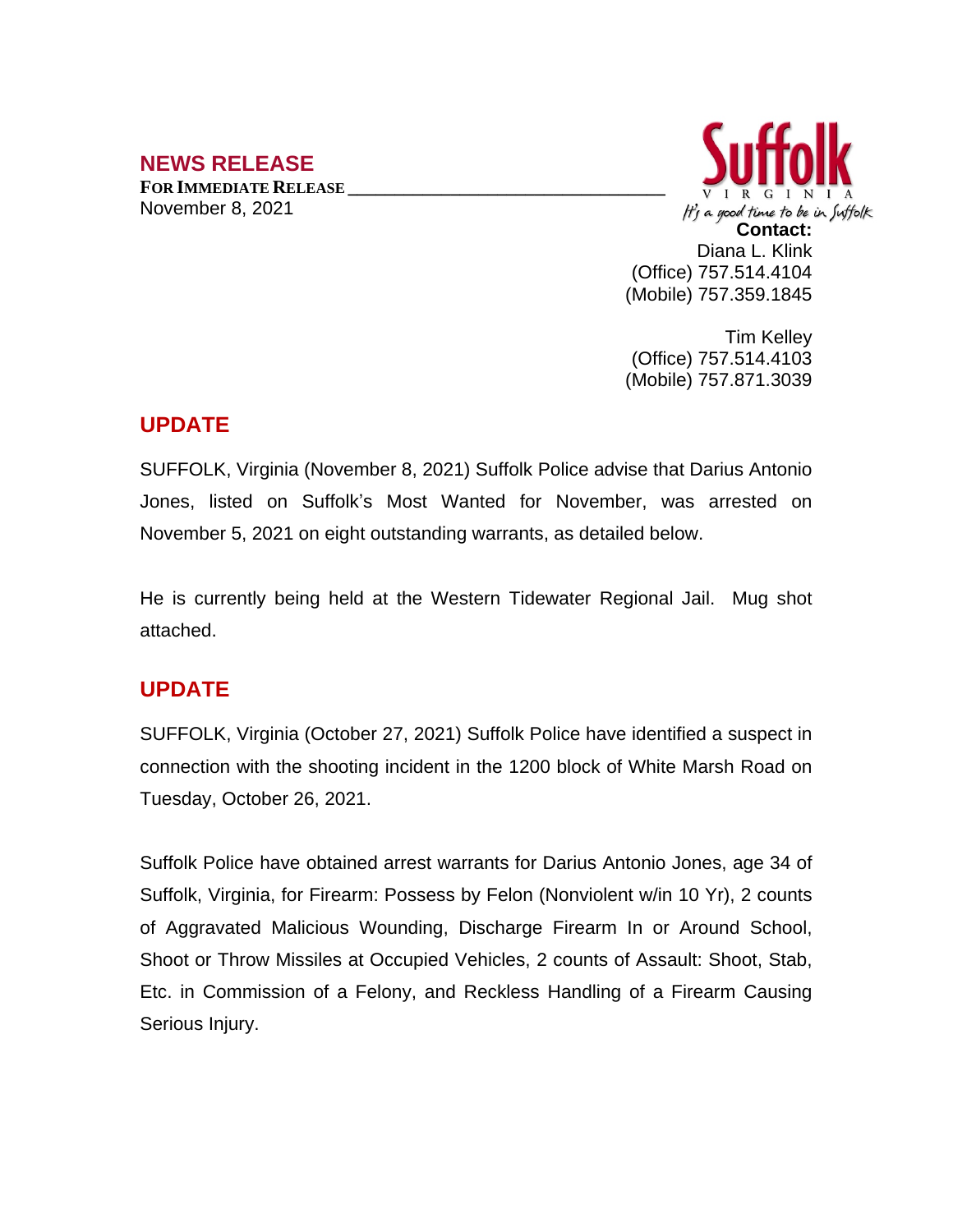Jones is considered armed and dangerous. Anyone with information is asked to contact Suffolk Police or Suffolk Crime Line. To submit online, go to [www.p3tips.com](http://www.p3tips.com), visit the Suffolk Police Department website ([www.suffolkva.us/spd](http://www.suffolkva.us/spd)) and look for the Suffolk Crime Line link, or go to the Suffolk Police Department Facebook page at [www.facebook.com/suffolkpolicedepartment](http://www.facebook.com/suffolkpolicedepartment). You can also call 888-LOCK-U-UP, 1-888-562-5887, Option 5. Once a person submits a tip, they will be given a TIP ID and password. With this information they can login at p3tips.com and submit follow-up information, engage in two-way dialogue, be informed of the outcome of the tip, and access any pertinent reward information.

The incident remains under investigation. No additional information is available for release.

## **SUFFOLK POLICE INVESTIGATING SHOOTING**

SUFFOLK, Virginia (October 26, 2021) Suffolk Police are investigating a shooting which occurred in the 1200 block of White Marsh Road this afternoon, Tuesday, October 26, 2021. Emergency Dispatch was notified of the incident at 3:12 p.m.

Suffolk Police advise that two adult male victims were shot during the incident. Following medical assessment and treatment from Suffolk Fire & Rescue personnel, both victims were ground transported to an area hospital with possible life threatening injuries.

The incident remains under investigation. No additional information is available for release.

Anyone with information is asked to contact Suffolk Police or Suffolk Crime Line. To submit online, go to [www.p3tips.com](http://www.p3tips.com), visit the Suffolk Police Department